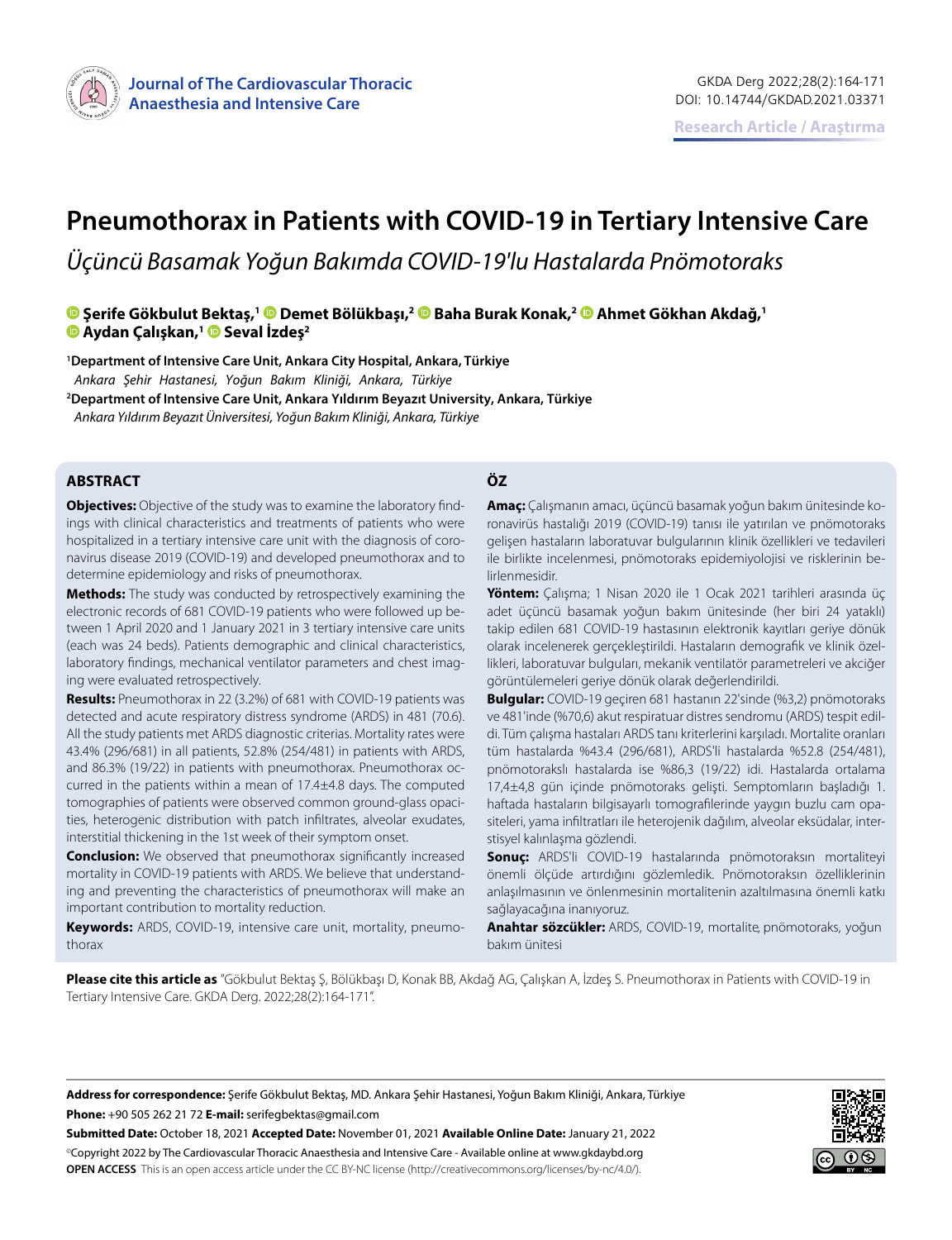# **Introduction**

The frequency of pneumothorax occurrence due to coronavirus disease 19 (COVID-19) in the first series has been reported to be between 1% and 2%.<sup>[1-3]</sup> The literature published subjecting pneumothorax in COVID-19 patients with acute respiratory distress syndrome (ARDS) are mostly case reports or case series.<sup>[4-6]</sup> Among the reported series, the number of cases was high only in a multi-center study, but the patients included were not intubated.[7] While pneumothorax in ARDS patients varied between 1.5% and 77% in previous publications, pneumothorax was reported as 10% in COVID-19 related ARDS.<sup>[4,8-10]</sup> Both the reported case series and the number of cases was deficient, especially in critically ill patients.[4] Experience on this matter needed to be published.

Herein, we report the largest case series with the diagnosis of COVID-19 related pneumothorax in single center tertiary intensive care units and describe their clinical characteristics and outcomes. These results may shed light on preventing pneumothorax by early diagnosis in critically ill patients, and mortality can be reduced.

### **Methods**

This study was approved by the Local Ethics Committee and conducted with the method of retrospective screening of 681 COVID-19 patients hospitalized between April 2020 and January 2021 in the tertiary care unit of the Ankara City General Hospital. Laboratory-confirmed COVID-19 patients (with real time reverse transcription-polymerase reaction) older than 18 years who were followed by Intensive care unit (ICU) and developed a pneumothorax (with/without pneumomediastinum or subcutaneous emphysema) during the course were included in the study. Patients who had pneumothorax for any reason without COVID-19 were excluded from the study.

Pateints demographics, comorbidities, and the Acute Physiology and Chronic Health Evaluation (APACHE) II scores, laboratory tests (complete blood count, biochemical and coagulation tests, C-reactive protein (CRP), procalcitonin, interleukin-6 levels), and outcomes were recorded. Diagnosis of ARDS was based on Berlin standards. Invasive procedures and all respiratory and mechanical ventilator parameters before baroutrauma were recorded. X-ray and chest computed tomography (CT) scans of all patients were examined. Initial chest CT was taken in all patients between the 1<sup>st</sup> and the  $7<sup>th</sup>$  day after hospitalization. The follow-up of the patients was usually performed with a portable X-ray.

#### **Statistical Analysis**

Statistical analyses were performed using the SPSS software (version; 15 SSPSS Inc. Chicago) for windows. All variables were checked for normal distribution. Variables were reported as mean and standard deviation or as median when appropriate. Continuous variables were compared with Student's t-test or the Mann-Whitney U test. The Chisquare test was used to test for proportions. A p≤0.05 was considered as statistically significant.

# **Results**

A total of 681 patients were followed up in the ICU with the diagnosis of COVID-19 and 481 (70.6%) of them patients met ARDS diagnostic criterias and 296 (43.4%) of them died during their follow-up. The mortality of ARDS patients was 254 (52.8%). The overall incidence of pneumothorax was 22/681 (3.2%), 22/481 (4.5%) in patients with ARDS. Nineteen of the 22 patients died during hospitalization, with a mortality as high as 19/22 (86.3%). In 3 of 22 patients with pneumothorax, pneumomediastinum was seen subcutaneous emphysema in 5. All patients who developed pneumothorax were treated with invasive mechanical ventilation (Fig. 1).

Twenty-two of patients with pneumothorax met the diagnostic criteria of ARDS. A total of 22 patients, including 16 (72.7%) males and 6 (27.3%) females, were included in the study. The mean age of the patients was 64.6±10.1 (range:48-85) years. Comorbidities accompanying pneumothorax were type 2 diabetes mellitus in 9 (40.9%), hypertension in 9 (40.9%), cancer in 2 (9.1%) , asthma in 1 (4.5%), chronic renal failure in 1 (4.5%), and coronary artery disease in 1 (4.5%), whereas there were no comorbidities in 4 (18.2%) patients. The study population had an APACHE II score of 18.9±8.3 (Table 1).

The mean duration of admission to ICU was  $8\pm2.6$  (3-14) days in the patients with pneumothorax. The duration of started to invasive mechanical ventilation was 9.1±3.4 (3-18) days. Pneumothorax occurred in the patients within a mean of 17.4±4.8 (7-29) days. Length of stay of ICU in the patients with pneumothorax was 42.9±22.3 (16-119) days (Table 1).



**Figure 1.** Mortality rates. ARDS: Acute respiratory distress syndrome.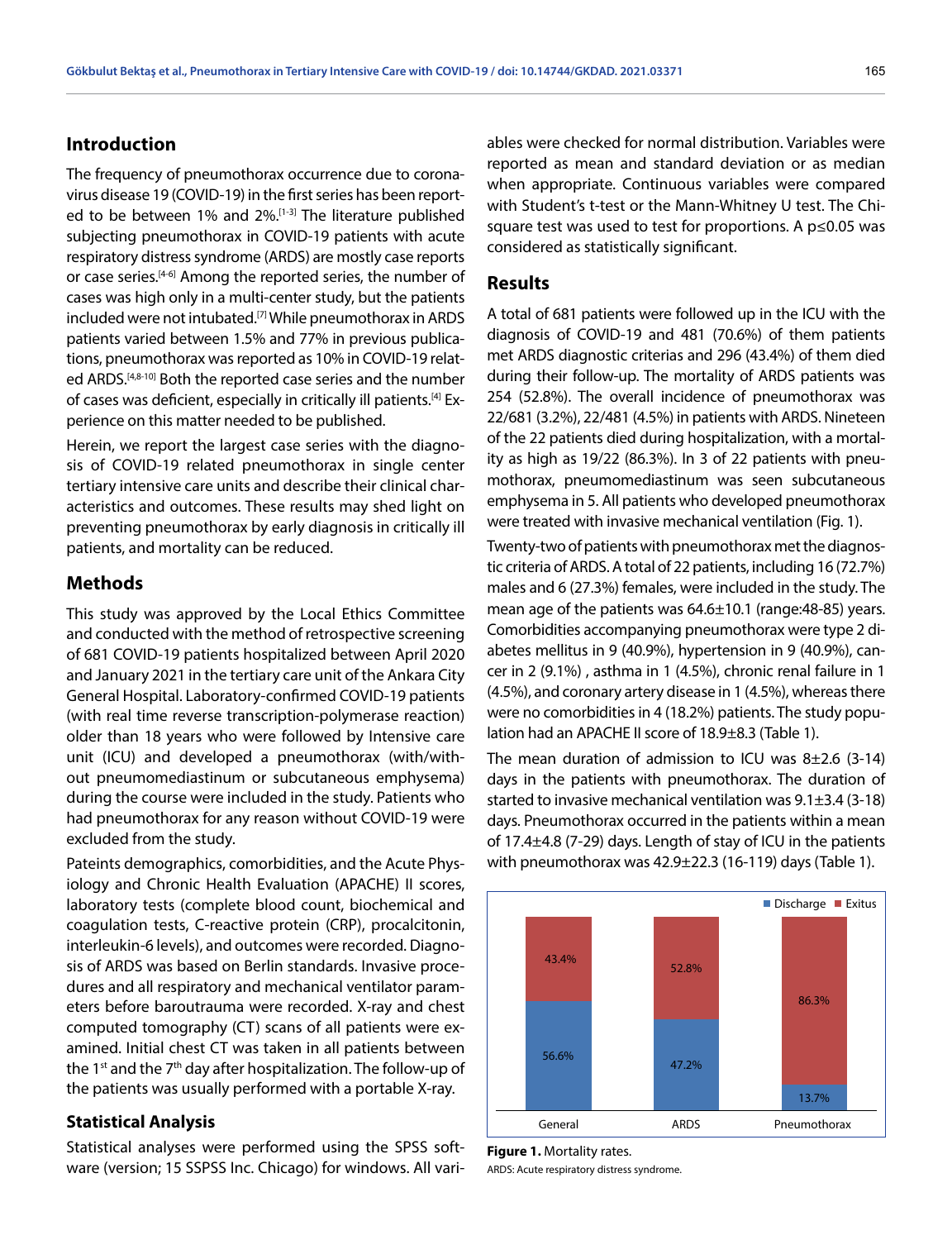**The laboratory findings Median Min. Max. p**

| <b>Clinical characteristics</b>                                                   | n=22 patients    |
|-----------------------------------------------------------------------------------|------------------|
| Age, years (mean $\pm$ SD)                                                        | $64.6 + 9.7$     |
| Sex, male/female (%)                                                              | 16/6 (72.7/27.3) |
| APACHE (mean±SD)                                                                  | $18.9 + 8.3$     |
| Comorbidities (%)                                                                 |                  |
| Type 2 diabetes mellitus                                                          | 9(40.9)          |
| Hypertension                                                                      | 9(40.9)          |
| Cancer                                                                            | 2(9.1)           |
| Asthma                                                                            | 1(4.5)           |
| Chronic renal failure                                                             | 1(4.5)           |
| Coronary artery disease                                                           | 1 (4.5)          |
| Time, days (mean $\pm$ SD)                                                        |                  |
| Admitted to the ICU                                                               | $8 + 2.6$        |
| Start to invasive mechanical ventilation                                          | $9.1 \pm 3.4$    |
| On the day of pneumothorax occurrence                                             | $17.4 + 4.8$     |
| Length of stay of ICU                                                             | $42.9 + 22.3$    |
| APACHE: Acute physiology and chronic health evaluation; ICU: Intensive care unit. |                  |

**Table 1.** The clinical characteristics of patients

**Table 2.** Comparison of the laboratory findings

CRP\_A 65 mg/L 22 180 0.001 CRP\_B 105 mg/L 39 250 Lymphocyte\_A 500/µL 260 680 0.001 Lymphocyte\_B 360/µL 70 650 N/L Rate\_A 20.4 7.2 44.3 0.001 N/L Rate B 23.7 8.2 114.5 Fibrinogen\_A 3.2 g/L 0.86 6.2 0.001 Fibrinogen\_B 4.68 g/L 1.25 7.74 D-dimer A 3.4 mg/L 0.8 32.4 0.035 D-dimer\_B 4.8 mg/L 0.6 35.2 IL-6\_A 16.4 pg/mL 3.1 39.6 0.036 IL-6\_B 21 pg/mL 2 48.8 PCT\_A 0.2 ng/mL 0.01 6.03 0.41 PCT\_B 0.1 ng/mL 0.02 3.02 LDH A 447 U/L 268 744 0.016 LDH\_B 513 U/L 280 2259 Troponin T\_A 24 ng/mL 6 320 0.053 Troponin T\_B 18 ng/mL 4 628

Min.: Minimum; Max.: Maximum; A: Start to invasive mechanical ventilation; B: On the day of pneumothorax occurrence; CRP: C-reactive protein; N/L: Neutrophil/ lymphocyte; PCT: Procalcitonin; LDH: Lactate dehydrogenase.

| <b>Table 3.</b> Evaluations of mechanical ventilator parameters |                        |      |      |       |  |  |  |  |
|-----------------------------------------------------------------|------------------------|------|------|-------|--|--|--|--|
| <b>Mechanical</b><br>ventilator<br>parameters                   | <b>Median</b>          | Min. | Max. |       |  |  |  |  |
| PEEP A                                                          | 6 cm H <sub>2</sub> O  | 5    | 9    | 0.059 |  |  |  |  |
| PEEP B                                                          | 7 cm H <sub>2</sub> O  | 5    | 9    |       |  |  |  |  |
| PIP A                                                           | 29 cm H <sub>2</sub> O | 27   | 32   | 0.6   |  |  |  |  |
| PIP B                                                           | 29 cm H <sub>2</sub> O | 27   | 32   |       |  |  |  |  |
| Tidal volume                                                    | 400 ml                 | 320  | 500  | 0.031 |  |  |  |  |
| Tidal volume                                                    | 380 ml                 | 340  | 500  |       |  |  |  |  |

Min.: Minimum; Max.: Maximum; A: Start to invasive mechanical ventilation; B: on the day of pneumothorax occurrence; PEEP: Positive end-expiratory pressure; PIP: Peak inspiratory pressure.

ground-glass opacities, heterogenic distribution with patch infiltrates, alveolar exudates, interstitial thickening in the 1st week of their follow-up. All CT findings and clinical summaries of the patients are given in (Table 4). Thorax CT images are shown in (Figs. 2, 3).

During the treatment, high dose methylprednisolone was administered to the patients with pneumothorax for a total of 7 days, with a loading dose of 1 g/day for 3 days. The dose given after loading dose was 80 mg/day for 2 days, and then 40 mg/day for 2 days. A chest tube was inserted into all patients, except five patients who developed subcutaneous emphysema. Twenty two patients were treated with invasive mechanical ventilator.

The median CRP level was found to be 65 mg/L (range: 22- 180) on the  $1<sup>st</sup>$  day of hospitalization to the ICU, and 105 mg/L (range: 39-250) on the day of pneumothorax occurrence. The difference was statistically significant (p<0.05). The median lymphocyte count in the study group on the 1st day of ICU was 500 / $\mu$ L with a (range: 260-680), and the median lymphocyte count on the day of pneumothorax occurrence was significantly lower 360/µL (range: 70-650) ( $p$ <0.05). At the ICU 1<sup>st</sup> day, the median neutrophil/lymphocyte (NL) rate was 20.4 (range: 7.2-44.3), the median fibrinogen level was 3.2 g/L (range: 0.86-6.2), the median Lactate Dehydrogenase (LDH) value was 447 U/L (range: 268-744), while on the day of pneumothorax occurrence, the median NL rate was 23.7 (range: 8.2-114.5), the median fibrinogen level was 4.68 g/L (range: 1.25-7.74), the median LDH value was 513 U/L (range: 280-2259). These increases were statistically significant (Table 2).

When the patients were evaluated regarding mechanical ventilator parameters, the median positive end-expiratory pressure (PEEP) was 6 cm  $H_2O$  (range: 5-9) on ICU 1st day, and the median was 7 cm  $H_2O$  (range: 5-9) on the day of pneumothorax occurrence. Yet, at the ICU  $1<sup>st</sup>$  day, the median Peak inspiratory pressure (PIP) was 29 cm  $H_2O$  (range: 27-32), median tidal volume (V<sub>T</sub>) was 400 ml (range: 320-500), while on the day of pneumothorax occurrence, median PIP was 29 cm  $H_2O$  (range: 27-32), and V $_{_{\rm T}}$  was 380 ml (range: 340-500). The difference between the respiratory parameters between the 1<sup>st</sup> day of ICU hospitalization and the day of pneumothorax occurrence was not statistically significant (Table 3). The computed tomographies of patients were observed common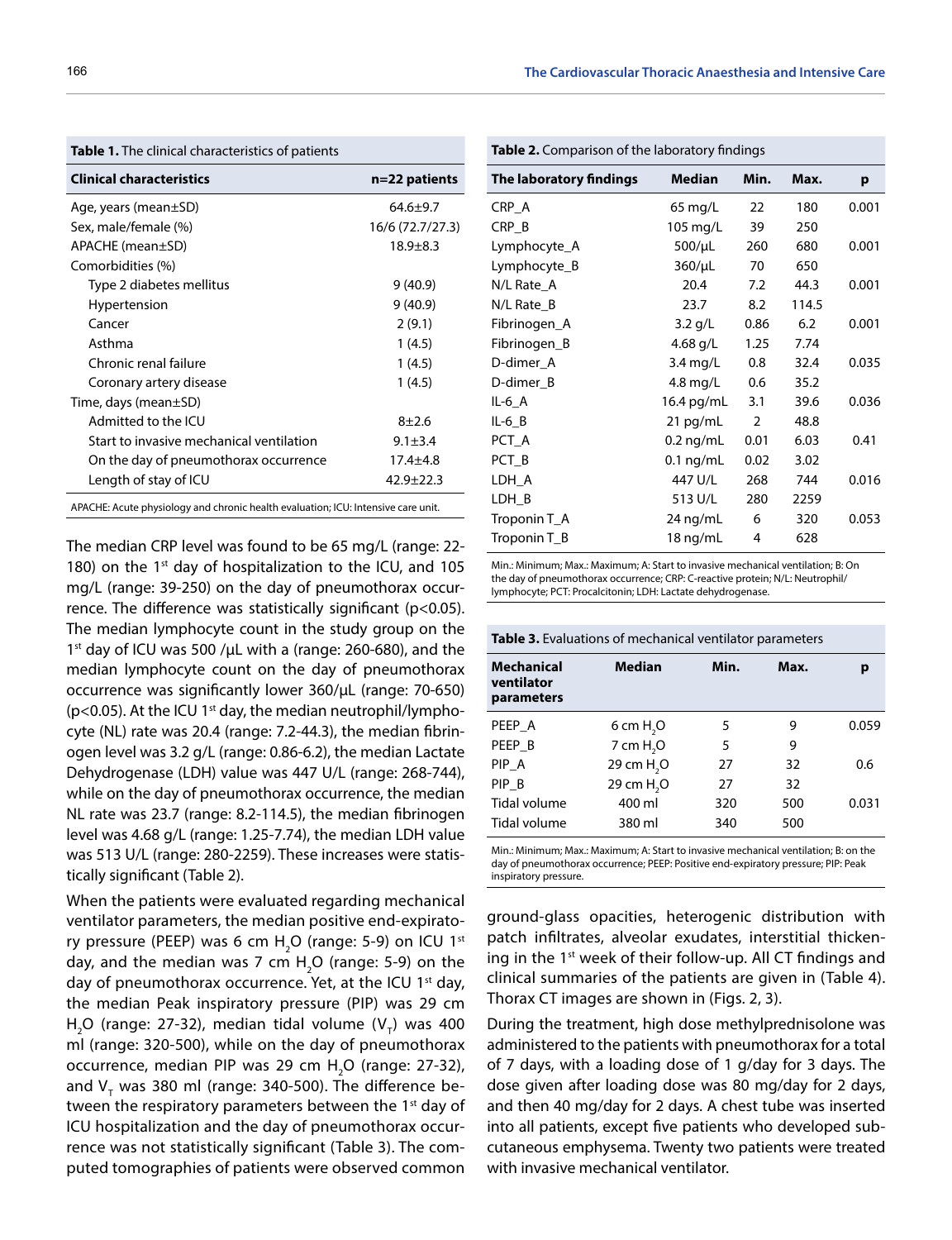|           | Table 4. All findings and clinical summaries of the patients |                                  |                               |                                             |                                                                                                                    |                |                |                                     |  |  |
|-----------|--------------------------------------------------------------|----------------------------------|-------------------------------|---------------------------------------------|--------------------------------------------------------------------------------------------------------------------|----------------|----------------|-------------------------------------|--|--|
| S.<br>No. | Sex/age<br>(years)                                           | <b>Comorbidity</b>               | <b>Admitted</b><br>to the ICU | On the day of<br>pneumothorax<br>occurrence | <b>CT findings</b>                                                                                                 | Chest<br>drain | <b>Outcome</b> | Length of<br>hospital<br>stay, days |  |  |
| 1.        | M/68                                                         | Cancer                           | 9                             | 26                                          | Bilateral patchy ground-glass opacities,<br>peripheral, more prominent<br>in the lower lobes                       | Yes            | exitus         | 42                                  |  |  |
| 2.        | M/64                                                         |                                  | 6                             | 29                                          | Diffuse ground-glass opacities, Central<br>and peripheral, intralobular septal<br>thickening                       | Yes            | exitus         | 47                                  |  |  |
| 3.        | M/85                                                         | Coronary<br>artery<br>disease    | 11                            | 19                                          | Bilateral ground-glass opacities, central<br>and peripheral, septal thickening                                     | Yes            | exitus         | 31                                  |  |  |
| 4.        | M/68                                                         | Hypertension,<br><b>Diabetes</b> | 8                             | 14                                          | Bilateral ground-glass opacities, central<br>and peripheral, crazy-paving pattern,<br>interseptal thickening       | Yes            | exitus         | 19                                  |  |  |
| 5.        | M, 61                                                        |                                  | 14                            | 23                                          | Bilateral Diffuse ground-glass opacities,<br>Peripheral                                                            | Yes            | exitus         | 119                                 |  |  |
| 6.        | M, 54                                                        |                                  | 7                             | 20                                          | Bilateral patchy ground-glass opacities,<br>peripheral                                                             | Yes            | exitus         | 27                                  |  |  |
| 7.        | F/64                                                         | Asthma                           | 7                             | 15                                          | Bilateral ground-glass opacities,<br>peripheral                                                                    | Yes            | exitus         | 35                                  |  |  |
| 8.        | F/68                                                         | Hypertension,<br><b>Diabetes</b> | 10                            | 17                                          | Bilateral glass-ground opacification,<br>peripheral, multifocal                                                    | Yes            | exitus         | 22                                  |  |  |
| 9.        | M/69                                                         | Hypertension,<br><b>Diabetes</b> | 13                            | 25                                          | Diffuse ground-glass opacities, Central<br>and peripheral                                                          | No             | exitus         | 55                                  |  |  |
| 10.       | F/71                                                         | Hypertension                     | 7                             | 17                                          | Bilateral glass-ground opacification,<br>peripheral                                                                | Yes            | exitus         | 56                                  |  |  |
| 11.       | F/55                                                         | <b>Diabetes</b>                  | 10                            | 17                                          | Bilateral patchy ground-glass opacities,<br>peripheral, more prominent in the<br>peripheral                        | Yes            | exitus         | 86                                  |  |  |
| 12.       | M/50                                                         |                                  | 8                             | 17                                          | Bilateral alveolar ground glass opacities,<br>peripheral, more prominent in the<br>peripheral and subpleural areas | Yes            | exitus         | 31                                  |  |  |
| 13.       | M/77                                                         | Chronic<br>renal failure         | 7                             | 16                                          | Bilateral ground-glass opacities, central<br>and peripheral, crazy-paving pattern,<br>interseptal thickening       | Yes            | exitus         | 36                                  |  |  |
| 14.       | M/58                                                         | Hypertension                     | 7                             | 14                                          | Bilateral glass-ground opacification,<br>peripheral                                                                | Yes            | exitus         | 46                                  |  |  |
| 15.       | M/68                                                         | Cancer                           | 8                             | 17                                          | Bilateral ground-glass opacities, central<br>and peripheral, crazy-paving pattern                                  | Yes            | exitus         | 34                                  |  |  |
| 16.       | M/51                                                         | Hypertension,<br>Diabetes        | 3                             | 7                                           | Bilateral glass-ground opacification,<br>peripheral                                                                | No             | exitus         | 16                                  |  |  |
| 17.       | F/80                                                         | Hypertension,<br><b>Diabetes</b> | 7                             | 13                                          | Bilateral patchy ground-glass opacities,<br>peripheral crazy-paving pattern,<br>interseptal thickening             | No             | exitus         | 40                                  |  |  |
| 18.       | M/48                                                         | <b>Diabetes</b>                  | 10                            | 14                                          | Bilateral glass-ground opacification,<br>peripheral                                                                | No             | exitus         | 42                                  |  |  |
| 19.       | F/63                                                         | <b>Diabetes</b>                  | 9                             | 18                                          | Bilateral glass-ground opacification,<br>peripheral                                                                |                | exitus         | 44                                  |  |  |
| 20.       | M/73                                                         | Hypertension                     | 6                             | 13                                          | Bilateral glass-ground opacification,<br>peripheral                                                                | No             | discharge      | 38                                  |  |  |
| 21.       | M/69                                                         | Hypertension                     | 5                             | 16                                          | Bilateral patchy ground-glass opacities,<br>peripheral                                                             | Yes            | discharge      | 42                                  |  |  |
| 22.       | M/58                                                         | <b>Diabetes</b>                  | 4                             | 17                                          | Bilateral ground-glass opacities, central<br>and peripheral                                                        | Yes            | discharge      | 37                                  |  |  |

ICU: Intensive care unit; CT: Computed tomography.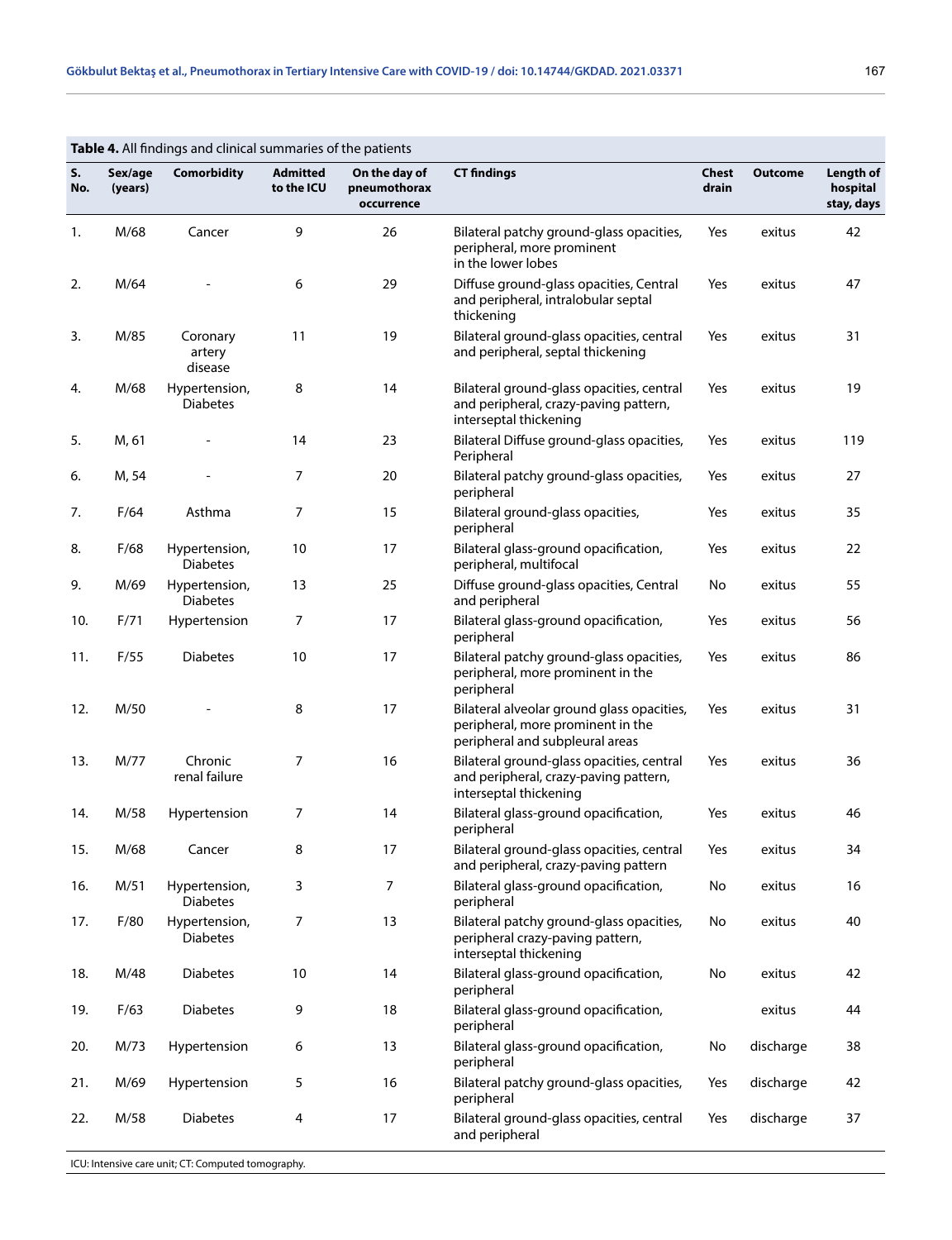

**Figure 2.** Thorax CT images of patients from 1 to 12. CT: Computed tomography.

# **Discussion**

Pneumothorax is a fatal complication in patients with ARDS, especially those undergoing invasive mechanical ventilation.[11] In a previous study in which 84 severe ARDS patients were examined, the pneumothorax rate was 48.8%, and the mortality (66% vs. 46%) was higher in patients with pneumothorax.<sup>[12]</sup> In the presence of COVID-19 and ARDS, this rate was found to be 80%.[4] Since our intensive care is one of our country's reference centers, severe patients were accepted from other intensive care units and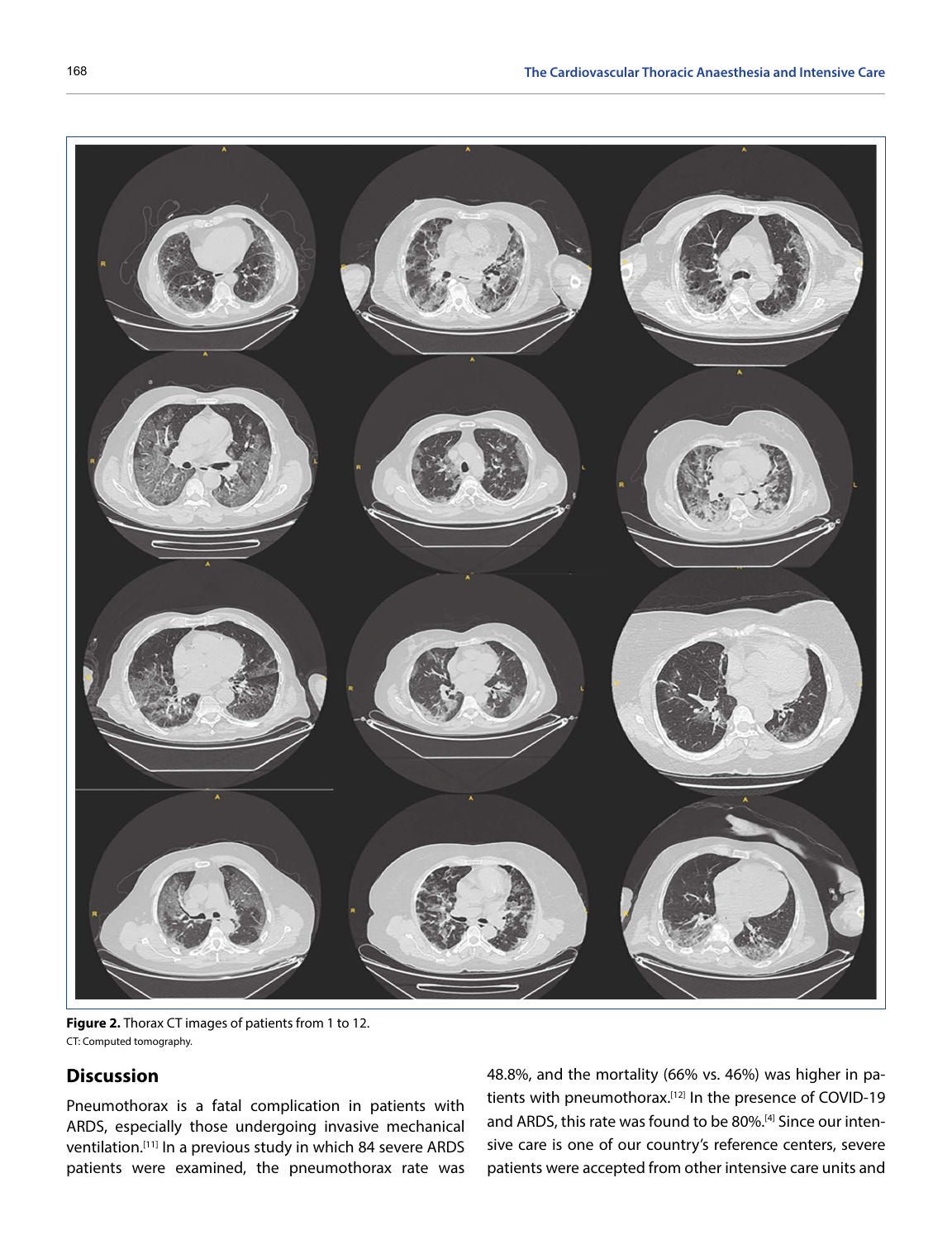

**Figure 3.** Thorax CT images of patients from 13 to 22. CT: Computed tomography.

hospitals. Hence, our mortality rate was 43.4% in all patients, 52.8% in patients with ARDS. This rate was found as 87% in the case of pneumothorax with ARDS occurrence. Therefore, we believe that preventing pneumothorax in a tertiary ICU will significantly reduce mortality rates.

In a case series conducted on SARS patients in Hong Kong, it was observed that high neutrophil count and LDH level increased the tendency to pneumothorax.<sup>[9]</sup> It was also

thought that high-dose methylprednisolone administration affected the improvement of the lung tissue and contributed to the pneumothorax occurrence.[9] Hameed et al.<sup>[13]</sup> reported that high LDH and acute phase reactants were higher in COVID-19 patients who received high-dose prednisolone and developed pneumothorax. We used high dose methylprednisolone in all our patients. We found a significant difference between the baseline LDH level of our patients and the LDH levels at the time of pneumothorax occurrence. In the same manner, we observed that acute phase reactants increased significantly. Increases in acute phase reactants and LDH may be an early indicator for pneumothorax. Besides, we think that it would be beneficial to reconsider high-dose methylprednisolone treatment in this respect in the patient group requiring intensive care. The duration of ARDS can explain the incidence of pneumothorax in ARDS. ARDS consists of three phases: exudative phase (1-7 days), proliferative phase (8-21 days), and fibrotic phase  $(>21$  days).<sup>[14]</sup> Gattinoni et al.<sup>[12]</sup> found the incidence of pneumothorax in late ARDS (longer than 2 weeks) patients as 87% and early ARDS (<7 days) as 30%. Wang et al. $[4]$  reported that pneumothorax occurred 2 weeks after symptom onset in 5 COVID-19 patients with ARDS. In line with the literature, we found that pneumothorax's occurrence time was 17.4±4.8 days in our patients.

ARDS development is one of the most important prognostic factors in COVID-19 patients. In ARDS pathophysiology, neutrophil count is characterized by increased activation of proinflammatory cytokines and complement cascade, which results in microvascular permeability and fluid exudation.[15] Eventually, fluid accumulation, alveolar atelectasis, and fibrin accumulation are seen in the lung.[15] The occurrence of pneumothorax in mechanically ventilated patients is closely related to the underlying pulmonary pathology, and ARDS has been proven to be closely related to the occurrence of this complication.<sup>[16]</sup> As it has been marvelously described by computed tomographic studies in patients with ARDS, the affected lung parenchyma, seems to have a remarkable heterogenic distribution which causes a multi-compartmental lung, with patchy infiltrates interspersed with normal-appearing lung areas.<sup>[11]</sup> We performed tomography on our patients in the 1<sup>st</sup> week of their follow-up (Table 4, Figs. 1, 2). As seen in the literature, we observed common ground-glass opacities, heterogenic distribution with patch infiltrates, alveolar exudates in our patients' tomographic images. Interstitial thickening was observed in patients, although the CT was performed in the early period. Emphysematous appearance and bullous formations occur in the affected lung areas in the late period, explaining the increase in pneumothorax incidence in this period.<sup>[10]</sup>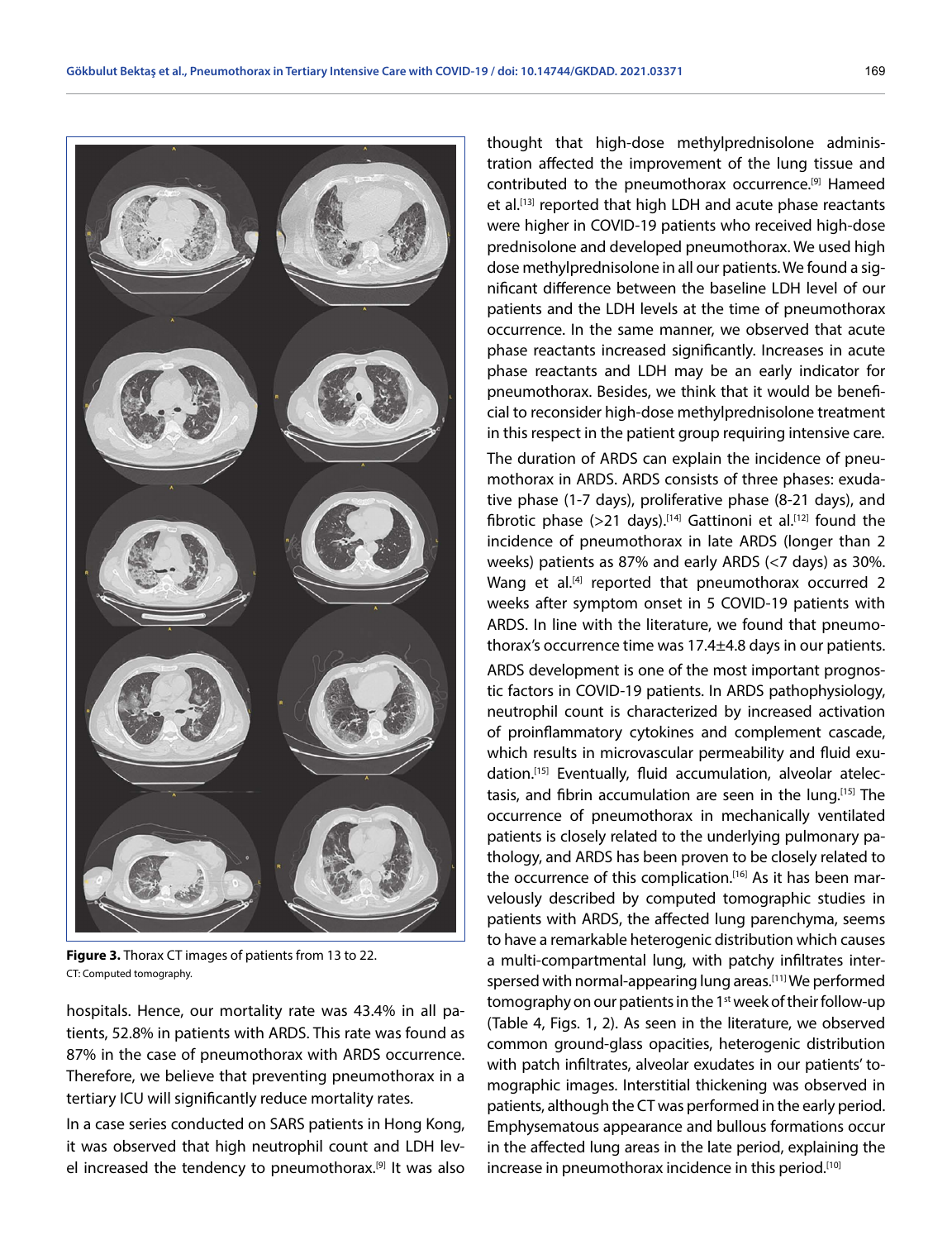Patients with ARDS who are under mechanical ventilation are at the highest risk for pneumothorax development. [11] Many ventilation parameters, such as tidal volume, PIP, PEEP, and respiratory rate are considered important in the development of barotrauma. It was shown that there is a high correlation between the development of end-inspiratory pressure ( $p_{\text{right}}$ ), especially when exceeding 35 cm  ${\sf H}_2$ O and pneumothorax. $^{\scriptscriptstyle [17]}$  Furthermore, large tidal volume might elicit injury to the pulmonary epithelium; therefore, tidal volume reduction is another parameter presented for the prevention of ventilator-induced injury in ARDS.<sup>[18]</sup>  $P_{\text{plat}}$ pressure did not exceed 35 cm  $\rm H_2O$  in the patients we followed up.  $P_{\text{plat}}$  pressure was aimed to be kept below 30 cm  $H_2$ O, and only four patients were observed to have over 30 cm  $H_2O$  pressure at the time of pneumothorax occurrence. Furthermore, VT was aimed to be kept between 4-6 ml/kg to prevent pulmonary epithelium damage. Neuromuscular blockers and fentanyl were used to minimize oxygen consumption and provide lung-protective settings. High PEEP levels are associated with the persistence of lung air leaks as well as the occurrence of pneumothorax. PEEP level was kept at 5-9 cm  $H_2O$  level in our patients. In conclusion, we applied AC protective ventilation in almost all ARDS patients who developed pneumothorax in ICU, but we still could not avoid pneumothorax occurrence.

Data on pneumothorax treatment in ARDS patients are limited. Tube thoracostomy, open thoracotomy, pleurodesis, and thoracoscopic surgical methods are among the treatment methods. It was shown in the previous studies that thoracotomy increases mortality in patients with ARDS.[19] A limited number of successful results have been published using thoracoscopic surgical methods, but further studies are needed on this subject.<sup>[20]</sup> We placed chest tubes in all of our patients during the treatment, except for five patients with subcutaneous emphysema together with pneumothorax. Furthermore, ECMO was used in one severe ARDS patient whose oxygenation could not be achieved. The patient's survival time who had diffuse lung involvement was extended, but mortality could not be avoided. Nevertheless, we think that administering ECMO can be one of the most promising options in patients who develop ARDS and pneumothorax due to COVID-19, since it reduces lung effort and provides a time gap for the treatment of pneumothorax and the elimination of the virus.

This study had some limitations. The study was conducted retrospectively, and further studies may fill some of the deficiencies of this study. First of all, the number of patients was limited. A multi-center study with a larger sample size may contribute to treatment improvement. Second, the risk factors can be compared by expanding the study population with patients who do not require intensive care

conditions, who do not have ARDS, and who have a milder manifestation. Third, since it is difficult to use CT scan as an imaging method in the patients' follow-up, bedside X-ray criteria or USG administration methods can be defined for follow-up. Besides, it can be discussed to administer early treatment to patients to reduce mortality. Furthermore, the relationship between high-dose methylprednisolone treatment and pneumothorax can be examined.

# **Conclusion**

Although lung-protective ventilation parameters were applied, we found that mortality was high in our COVID-19 patients with ARDS. We have seen that the pneumothorax tendency was more common in patients after 2 weeks. We also observed that acute phase reactants and LDH increased significantly on the day of pneumothorax occurrence. According to our findings, pneumothorax with ARDS increased mortality, and we believe that the prevention of pneumothorax will make an important contribution to reducing mortality. Therefore, more comprehensive studies are needed on this subject in the future to prevent and treatment pneumothorax occurrence in critically ill COVID-19 patients.

#### **Disclosures**

**Ethics Committee Approval:** The study was approved by The Ankara City Hospital No 2 Clinical Research Ethics Committee (Date: 10/02/2021, No: E2-21-105).

**Informed Consent:** Written informed consent was obtained from all patients.

**Peer-review:** Externally peer-reviewed.

**Conflict of Interest:** None declared.

**Financial Disclosure:** The authors declared that this study has received no financial support.

**Authorship Contributions:** Concept – Ş.G.B.; Design – Ş.G.B.; Supervision – S.İ.; Fundings – None; Materials – Ş.G.B., D.B.; Data collection &/or processing – D.B., A.Ç.; Analysis and/or interpretation – Ş.G.B., B.B.K.; Literature search – Ş.G.B., A.G.A.; Writing – Ş.G.B.; Critical review – S.İ.

**Etik Kurul Onayı:** Çalışma Ankara Şehir Hastanesi 2 Nolu Klinik Araştırmalar Etik Kurulu tarafından onaylandı (Tarih: 10/02/2021, Numara: E2-21-105).

**Hasta Onamı:** Hastalardan yazılı onam alınmıştır.

**Hakem değerlendirmesi:** Dışarıdan hakemli.

**Çıkar Çatışması:** Çıkar çatışması bulunmamaktadır.

**Finansal Destek:** Yazarlar bu çalışmanın herhangi bir finansal destek almadığını beyan etmişlerdir.

**Yazarlık Katkıları:** Fikir – Ş.G.B.; Tasarım – Ş.G.B.; Denetmeler – S.İ.; Kaynaklar – Yok; Malzemeler – Ş.G.B., D.B.; Veri Toplanması ve/veya İşlemesi – D.B., A.Ç.; Analiz ve/veya Yorum – Ş.G.B., B.B.K.; Literatür Taraması – Ş.G.B., A.G.A.; Yazıyı Yazan – Ş.G.B.; Eleştirel İnceleme – S.İ.